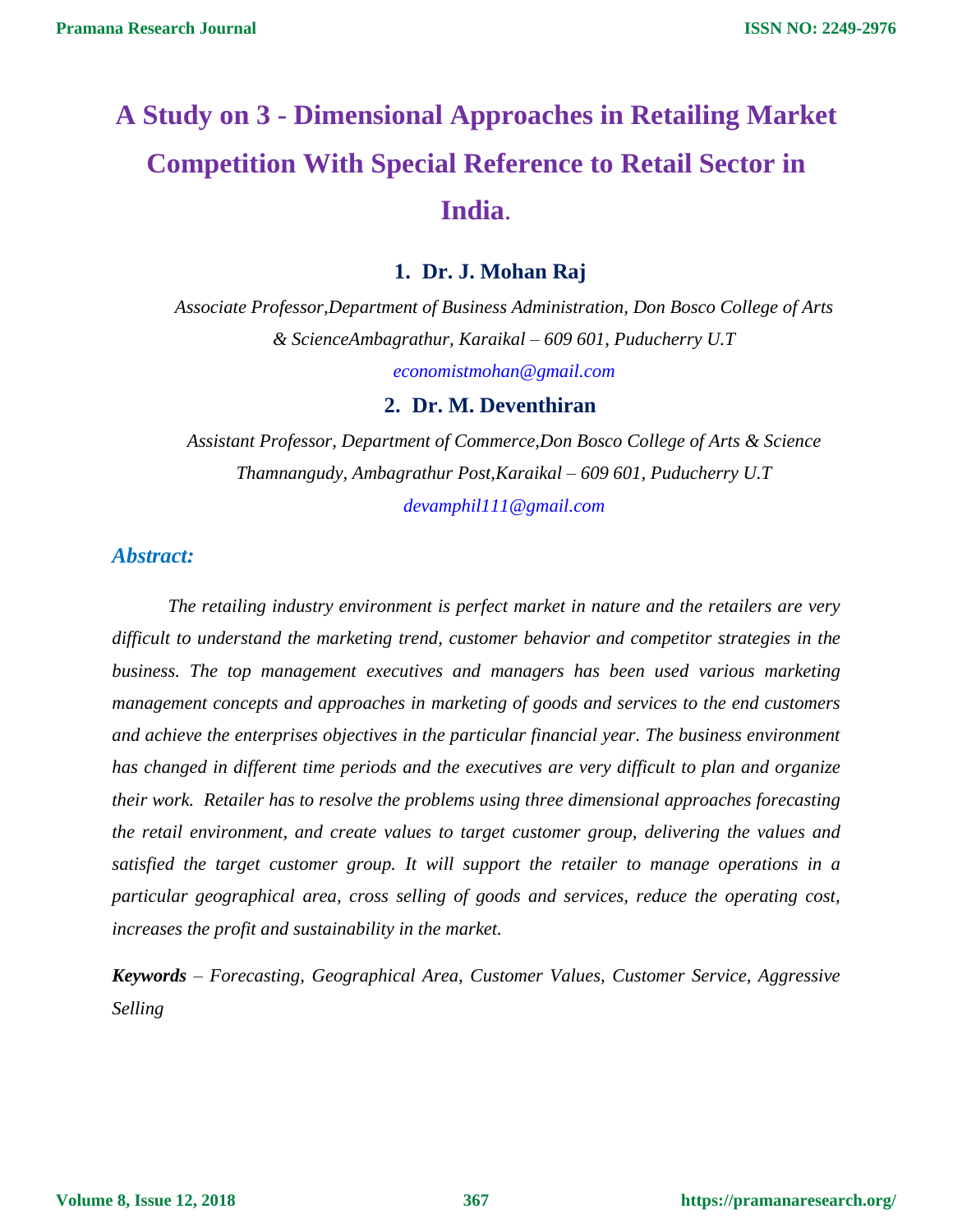#### **Introduction**

The retailing sector is the pillar of the economy and an average10 percent contribution to the economy. The retailingstores categories like organized stores and the maximum percentile of unorganized stores in many parts of the country. Organized retailing refers to trading activities undertaken by licensed retailers, that is, those who are registered for sales tax, income tax, etc. These include the publicly traded supermarkets, corporate-backed hypermarkets and retail chains, and also the privately owned large retail businesses. Unorganized retailing, refers to the traditional formats of low-cost retailing, for example, the local corner shops, owner manned general stores, paan shops, convenience stores, hand cart and pavement vendors, etc.

The industry estimated turnover [US\\$](https://en.wikipedia.org/wiki/United_States_dollar) 600 [billion](https://en.wikipedia.org/wiki/1000000000_(number)) and one of the top five retail markets in the world by economic value. India is one of the fastest growing retail markets in the world, with 1.2 billion people. The stores are using the modern marketing concept in the business by creating values and offered values to their customer groups. The determinant factors in behavior like rapidly increasing income level, changes in lifestyle, favorable pattern of geography, retail offers one-roof shopping experience, emergence of nuclear family concept, improved purchasing power of Indian middle class, presence of domestic and foreign players, expansion of family owned businesses, effect of liberalization, privatization and globalization and building chains around brands in many places. The retail market is perfect competition in nature and with lot of challenges like changes in customer demographic segmentation, behavioral pattern of customer and competitors strategies in the business operation. Retailer has to develop a customer group and managing the business in long run it required dimensional approaches.

#### **Objectives of the Study**

- To create values to the goods and services by the retailer
- To adopt aggressive selling and promotion of products.
- To concentrate on customer satisfaction.

## **Research Methodology**

The researcher has used the exploratory research design and secondary data is used in the study. The secondary data has collected from the journals, magazines, newspapers and retailing industry reports and collected data can be analysesthrough with the expert discussion. It will help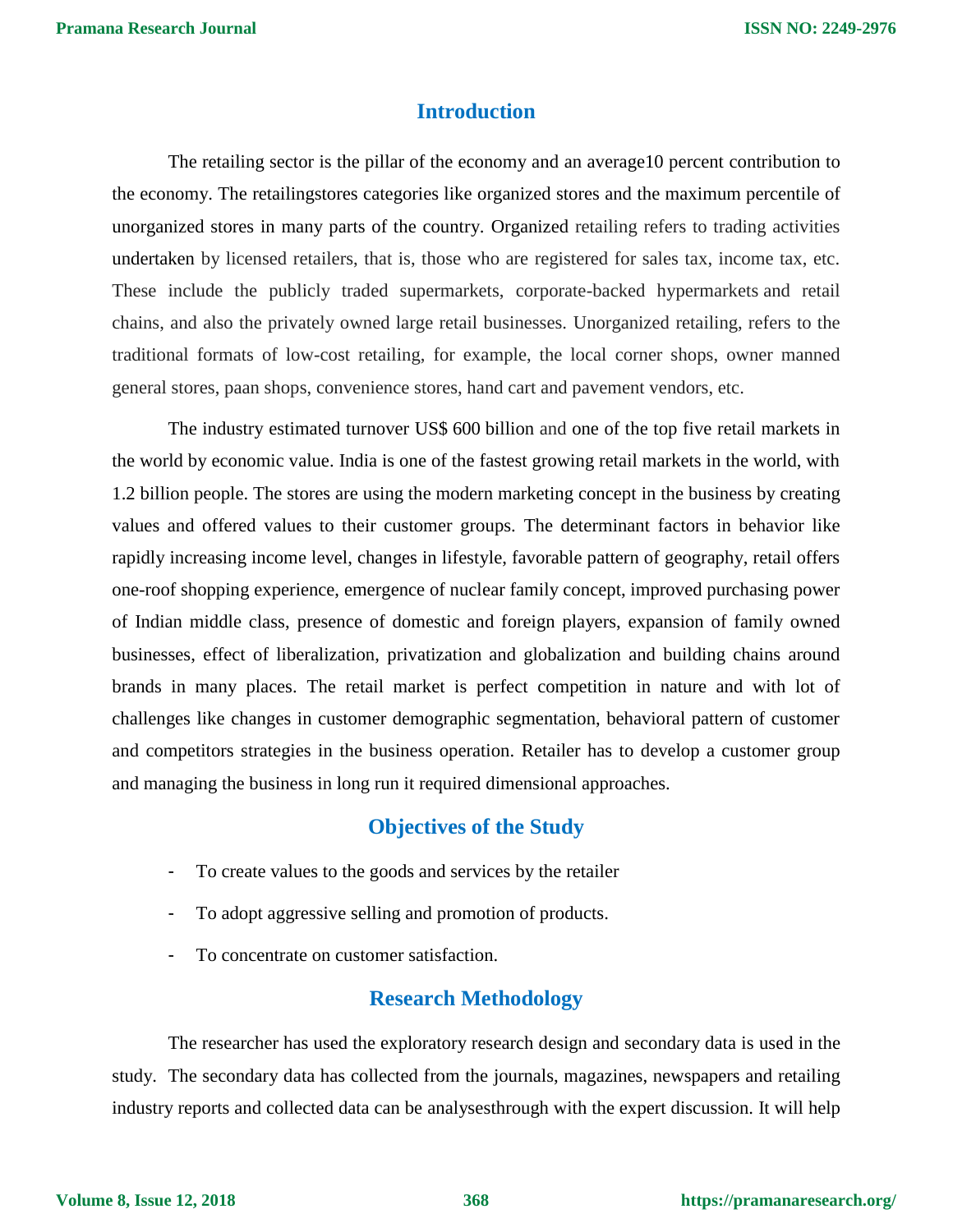us to arrive the findings of the study, recommendations of the study and to draw conclusion. The limitations of the research like review of literature, geographical location, firm capabilities, timing, customer behavior and expectation and uncertainty.

## **Review of Literature**

Since the research literature review has highlighted the value proposition in the business is very important nowadays. It is a central marketing concept to reduce competition and to maximize the profits. Yue Pan ET. al.(2011) investigated assortment of products, retail density and time pressure. The shoppers store attitudes and behavioral intentions and more timing in the store. Kamal Chopra (2014) indicated the valuebased marketing programs, selling, promotion, service leads to customer satisfaction and increasing the profits. AliIhtiyar.Fauziah et.al studied the comprehensive dimensions framework like competence, customer interaction and service quality are the major factors considered by the customer in Malaysian retail industry and identification of values to winning in the competition. DemetrisVrontis et.al (2016) has analysed the marketer and customer offers in B2C market. Kyungja Park & Joon Koh (2017), described the customer perceived quality, technology and price are the important values propositions in the industry environment.

The second dimensions in the retailing industry were the marketer has to concentrate on aggressive promotion and selling. Kwei-Long Huang et.al (2016), highlighted the products (or) brands only with freebies and price can be used for promotion and attract the target customers and determine the purchases from the specific outlets. Mushegh Harutyunyan et.al (2017) illustrated the marketing strategy of promotions create knowledge to target customer and to competitor brand customers. Especially the positive word of mouth of the existing customer advertisement is to getting new customer from the market. Sukki Yoon et.al (2014) discussed the marketers activities in the business by reducing the price and increasing the quality of the products. He has discussed the retailer lower price promotion and high quality of goods and services is having a good effect in the business activities. W. Glynn Mangold et. al (2012), has discussed the role of social media and influenced the customer decision making process.

The third dimensions has described the customer satisfaction. Lisa S. McNeill (2012) described the customer voice and customer online ratings of various product and services and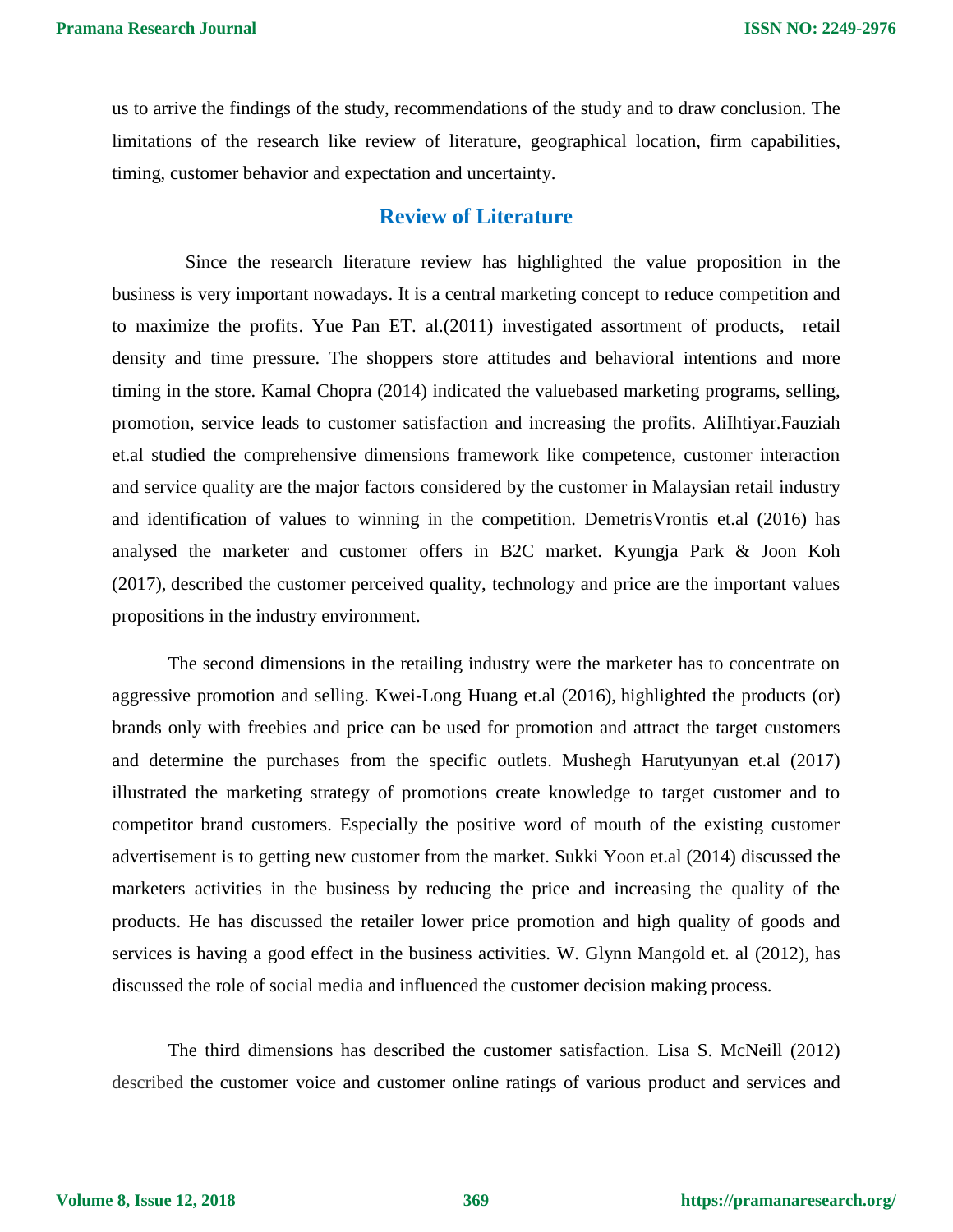major difference in gender wise rating the products. Keh and Teo (2001) retailers has recognized the customer shopping experience and their behavior in the retail outlet. Lo et al (2001) illustrated the Chinese food products exports to other countries. Lee (2002) showed lights the Chinese industry business practices with sales promotion orientation and culture influence the purchases of goods and services.

K. Douglas Hoffman et.al (2002) has discussed the importance of retailing goods price in services industries. The major fundamental elements in pricing of retailing goods like demand, cost, customer, competitive, profit, product, and legal considerations and the more differences and the need for the research in retailing industry.

## **Need For the Study**

There is a hectic competition in the market and the retailers has to follow the trends industry environment and to design strategy. The paradigm shift in the dimensional approach gives anvalue addition to the product and services, aggressive selling techniques, promotional activities, and customer satisfaction is essential to compete with the competitors

# **Scope of the Study**

The three dimensional approaches used to develop the retailing business and retaining the target customer group, value addition, cross selling of product and services, cost reduction in operations, good customer service, sustainability and maximization of profitability.

# **Findings of the Study**

The Indian retailing industry is perfect market in nature with and competition between various sellers like online stores, organized stores and unorganized stores and pricing the products on the basis of GST methods. It is the one of the major emerging markets in the world and more contribution to the country GDP and creates employment opportunities. The major factor are affecting the retailing business like joint venture based the foreign retail outlets are doing the business, customer service, technology, credit facilities to the customers, lack of infrastructural facilities and creates big competition to the Indian retailers.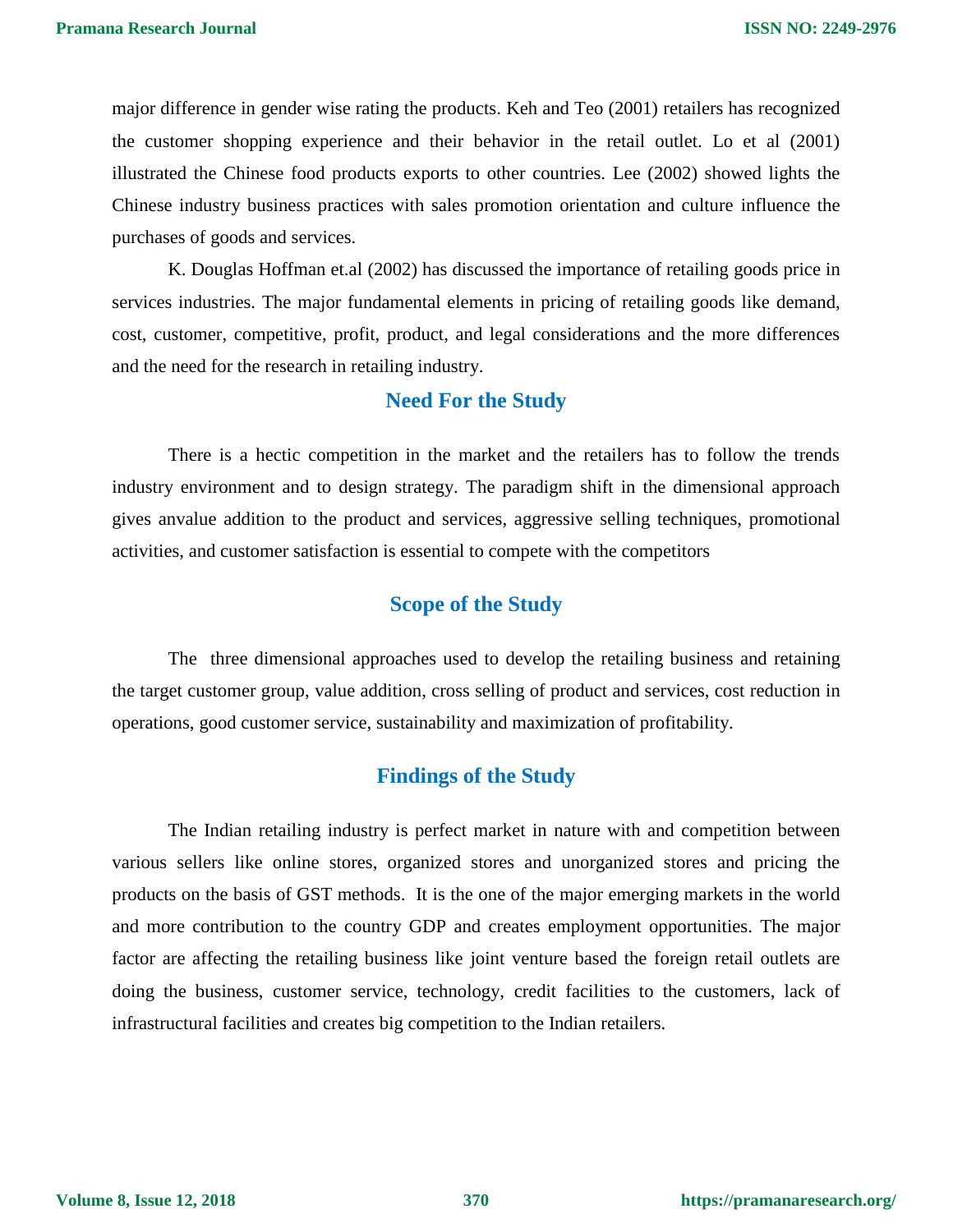### **Recommendations of the Study**

The government has setup policies and objectives for the efficient flow of goods and services to the many parts of the country. To creating the infrastructure facilities like cold storage, packaging, transportation and to provide short term loans to the retailers for the retailers to develop the business.

## **Conclusion**

The three dimensional approach is a well defined framework and it supports the major retailing functions like managerial, operational, and useful to forecast the business environment. Using this approach retailer can develop customer values in marketing of goods and services and deliver the values to target customer group and satisfaction of customer in a particular region. It is a strategic advantage competitive advantage tool in the long run for the retailer to maintain the customer relationship and positioning the good image in the mindset of customers**.** 

## *References*

- *1. Demetris VrontisDr. et. al (2016),B2C Smart Retailing: A Consumer-Focused Value-Based Analysis Of Interactions And Synergies, [Technological Forecasting and Social](http://www.sciencedirect.com/science/journal/00401625)  [Change,](http://www.sciencedirect.com/science/journal/00401625)<https://doi.org/10.1016/j.techfore.2016.10.064>*
- *2. K Douglas Hoffman et.al (2002) Pricing Retail Services, Journal of Business Research, Vol.55, Iss.12, Pp. 1015-1023*
- *3. Komal Chopra (2014), Empirical Study on Role of Customer Service in Delivering Satisfaction at Branded Retail Outlets in Pune, [Procedia Economics and Finance,](http://www.sciencedirect.com/science/journal/22125671) [Vol.](http://www.sciencedirect.com/science/journal/22125671/11/supp/C) 11, Pp. 239-246.*
- *4. Kyungja Park & Joon Koh (2017), [Exploring the Relationship Between Perceived](http://www.sciencedirect.com/science/article/pii/S0747563216308378)  [Pace of Technology Change and Adoption Resistance to Convergence Products,](http://www.sciencedirect.com/science/article/pii/S0747563216308378) Computers In Human Behavior, Vol. 69, Pp. 142-150*
- *5. Lisa S. McNeill (2012)[,The Influence of Culture on Retail Sales Promotion Use in](http://www.sciencedirect.com/science/article/pii/S1441358206700593)  [Chinese Supermarkets,](http://www.sciencedirect.com/science/article/pii/S1441358206700593) Australasian Marketing Journal (AMJ), Vol. 14, Iss. 2, Pp. 34-46*